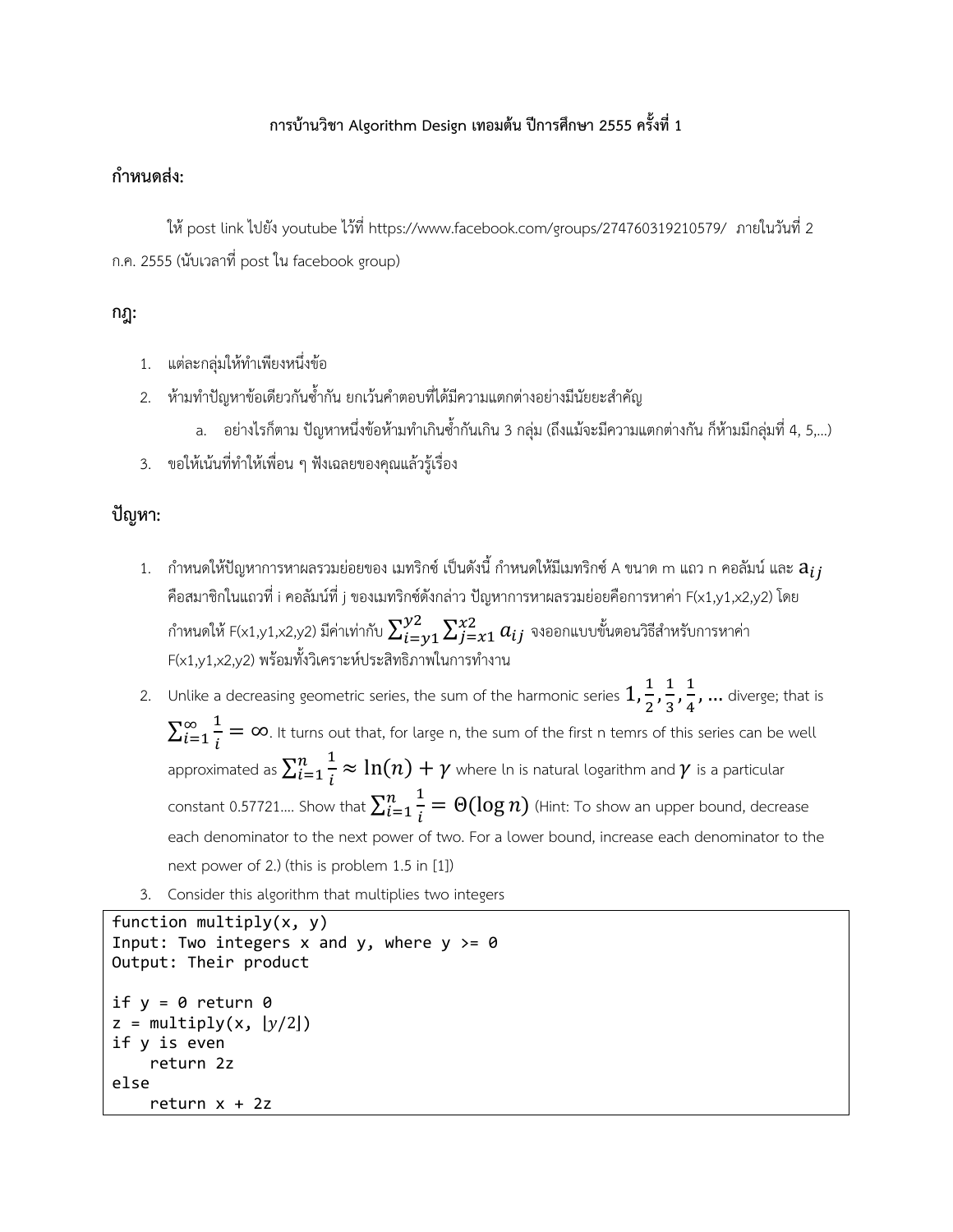How long does the recursive multiplication algorithm take to multiply an n-bit number by an m-bit number (this is problem 1.7 in [1])

- 4. positive integer N is a power if it is of the form  $q^k$ , where q, k are positive integers and k > 1.
	- (a) Give an ef cient algorithm that takes as input a number N and determines whether it is a square, that is, whether it can be written as q2 for some positive integer q. What is the running time of your algorithm?
	- (b) Show that if N =  $q^k$  (with N, q, and k all positive integers), then either k <= log(N) or N = 1.
	- (c) Give an efficient algorithm for determining whether a positive integer N is a power. Analyze its running time. (this is problem 1.32 in [1])
- 5. http://thailandoi.org/files/TOI\_C\_01-2009\_(01\_star).pdf
- 6. http://thailandoi.org/files/TOI\_CPP\_03-2009\_02\_riddle.pdf
- 7. http://thailandoi.org/files/TOI\_C\_04-2009\_01\_diary.pdf
- 8. http://thailandoi.org/files/TOI\_C\_04-2009\_02\_house.pdf
- 9. http://thailandoi.org/files/TOI\_CPP\_05-2009\_01\_cocktail.pdf
- 10. http://thailandoi.org/files/ytopc-dec08-wheel.pdf
- 11. http://thailandoi.org/files/ytopc-dec08-hands.pdf
- 12. http://thailandoi.org/files/ytopc-feb09-atom.pdf
- 13. จงออกแบบอัลกอริทึมสําหรับการหาค่าฐานนิยมของ array A ซึ่งมีขนาด n ช่อง พร้อมทั้งวิเคราะห์ประสิทธิภาพในการ ทํางาน
- 14. The Sieve of Erastothenes is a method used to compute all primes less than n. We begin by making a table of integers 2 to n. We find the smallest integer I, that is not crossed out, print I and cross out i, 2i, 3i, ... When i >  $\sqrt{n}$ . The algorithm terminates. What is the running time of this algorithm? (This is problem 2.14 in [2])
- 15. Find two functions f(n) and g(n), both monotonically increasing, such that f(n)  $\notin O(q(n))$  and g(n)  $\notin$  O(f(n)) (This is problem 3.17 in [3])

Use this story for the next two problems:

You're doing some stress-testing on various models of glass jars to determine the heights from which they can be dropped and still not break. The setup for this experiment, on a particular type of jar, is as follows. You have a ladder with n rungs, and you want to find the highest rung from which you can drop a copy of the jar and not have it break. We call this the highest safe rung.

It might be natural to try binary search: drop a jar from the middle rung, see if it breaks, and then recursively try from rung n/4 or 3n/4 depending on the outcome. But this has the drawback that you could break a lot of jars in finding the answer.